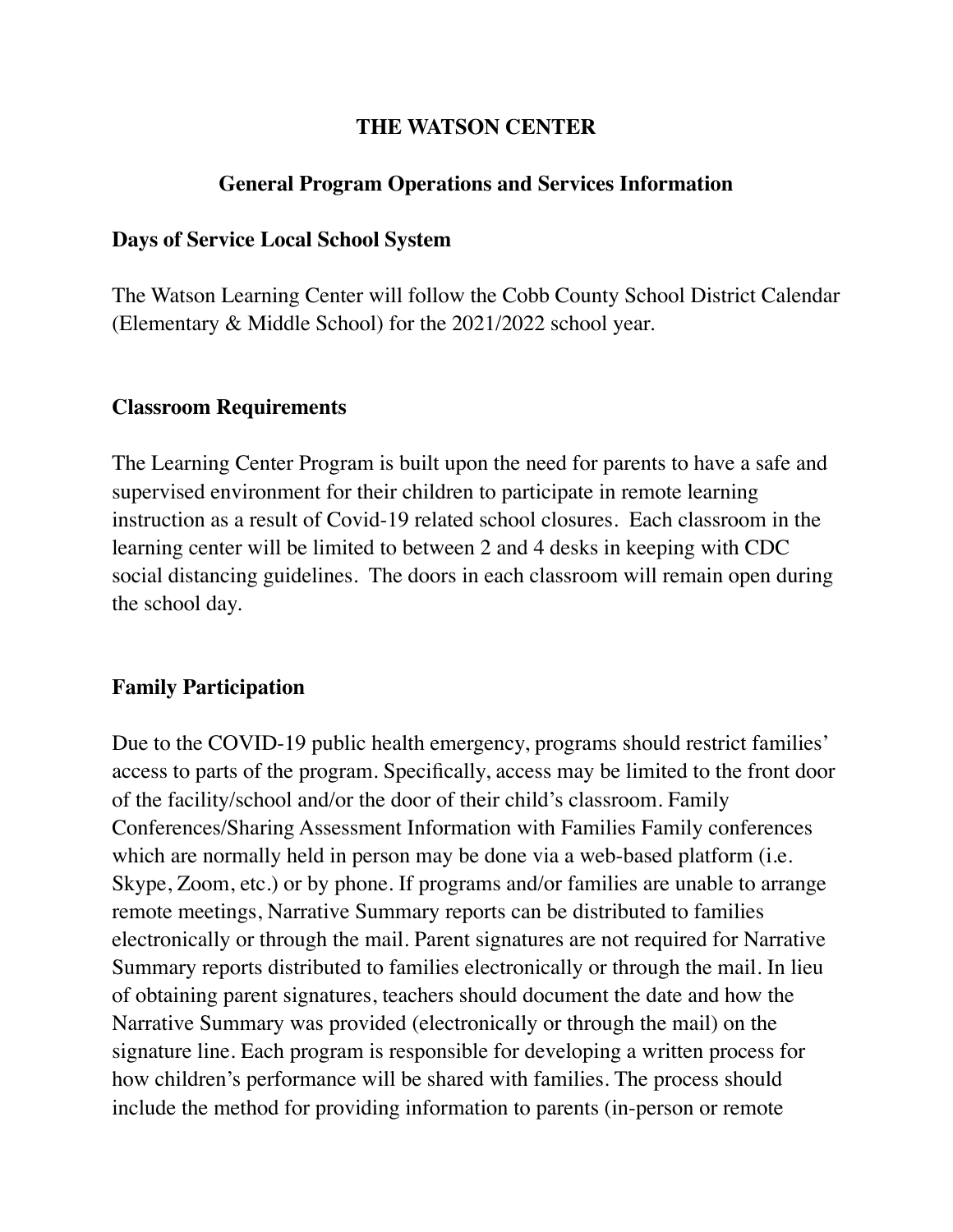meeting, email, mail, etc.), when the information will be provided, and how family conferences/sharing of information will be documented. Project directors should share their written process with teachers and provide teachers the contact information for parents. Programs should maintain a copy of their written process for review by their assigned Specialist.

# **Basic Classroom Equipment, Materials and Supplies**

To limit the exposure to COVID-19, staff should review the equipment, materials and supplies in the classroom and develop a plan for sanitizing and cleaning. The Centers of Disease Control and Prevention (CDC) provides guidelines for cleaning early childhood classrooms with considerations for classroom equipment, materials and supplies. When selecting materials for use in the Center, consider what type of materials are easily sanitized vs. those that require more cleaning effort and attention. Examples of materials and toys easily sanitized include Legos, wooden and plastic blocks, plastic manipulatives, board puzzles, markers and plastic cars/ figures. Materials more difficult to sanitize include but not limited to play-dough, soft surface blocks/manipulatives and crayons. Program Specialist may choose to limit sharing of those materials. Programs should consider ways to enlarge the center spaces and limit the number of children within these spaces at one time. It would be appropriate to limit the number of centers open each day, have the same cohort of children stay together in an area of the room and for center materials to be brought to children rather than children moving freely within centers or rotating through activities.

## **Transportation**

Transportation is not provided.

### **Meals**

Based on the CDC recommendations for group settings, it is recommended that meals and snacks be served in the classroom instead of a communal cafeteria or common space.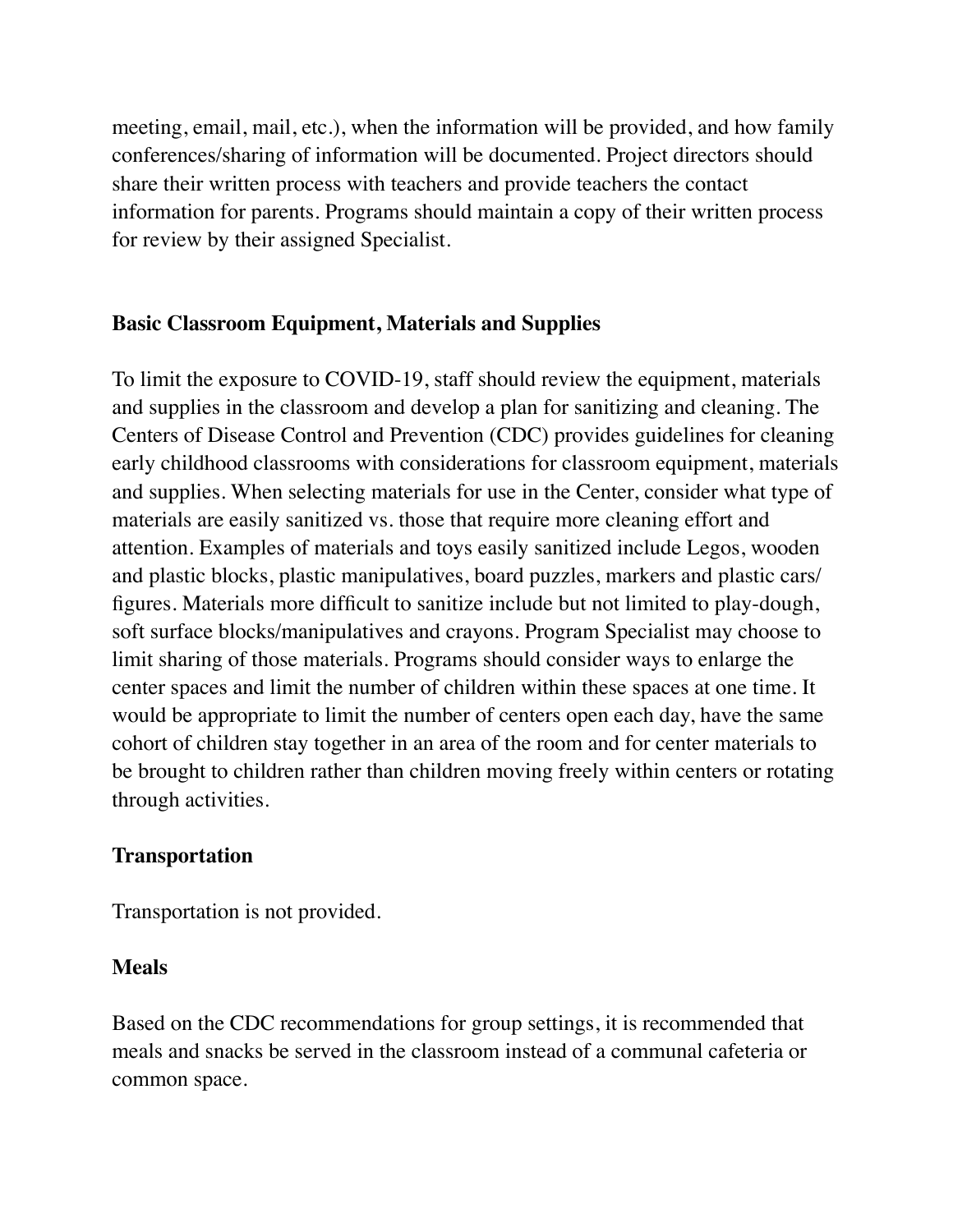# **Limit group sizes per room.**

The term "single location" shall be interpreted to mean a space where all persons gathered cannot maintain at least six (6) feet of distance between themselves and any other person. For Pre-K purposes, this means a single classroom. It is not appropriate to require children and teachers to remain 6 feet apart. It is important that children and teachers can interact and that children can interact and play with peers. It is appropriate to consider measures to encourage physical distancing such as increasing small group instruction, dividing children into smaller consistent cohort groups, and implementing social distancing when in large group settings (assigning seats in circle time, limiting the number of children per center, etc.).

# **Health Screenings upon arrival.**

It is recommended that providers conduct temperature checks for children and staff upon arrival at the facility. All visitors, staff, and children shall be screened prior to entrance and shall be excluded if they have a fever above 100.4 degrees Fahrenheit or exhibit respiratory symptoms, including cough or shortness of breath. Staff conducting daily health screenings should use the appropriate personal protective equipment (PPE).

### **Restrict Access.**

Programs should restrict families' access to parts of the program. Specifically, access must be limited to the front door of the facility or the door of their respective child's classroom only.

### **Sanitize and disinfect.**

 In addition to the rigorous hygiene, sanitation, and disinfection licensing rules childcare providers adhere to in their programs, special attention must be paid to the following: